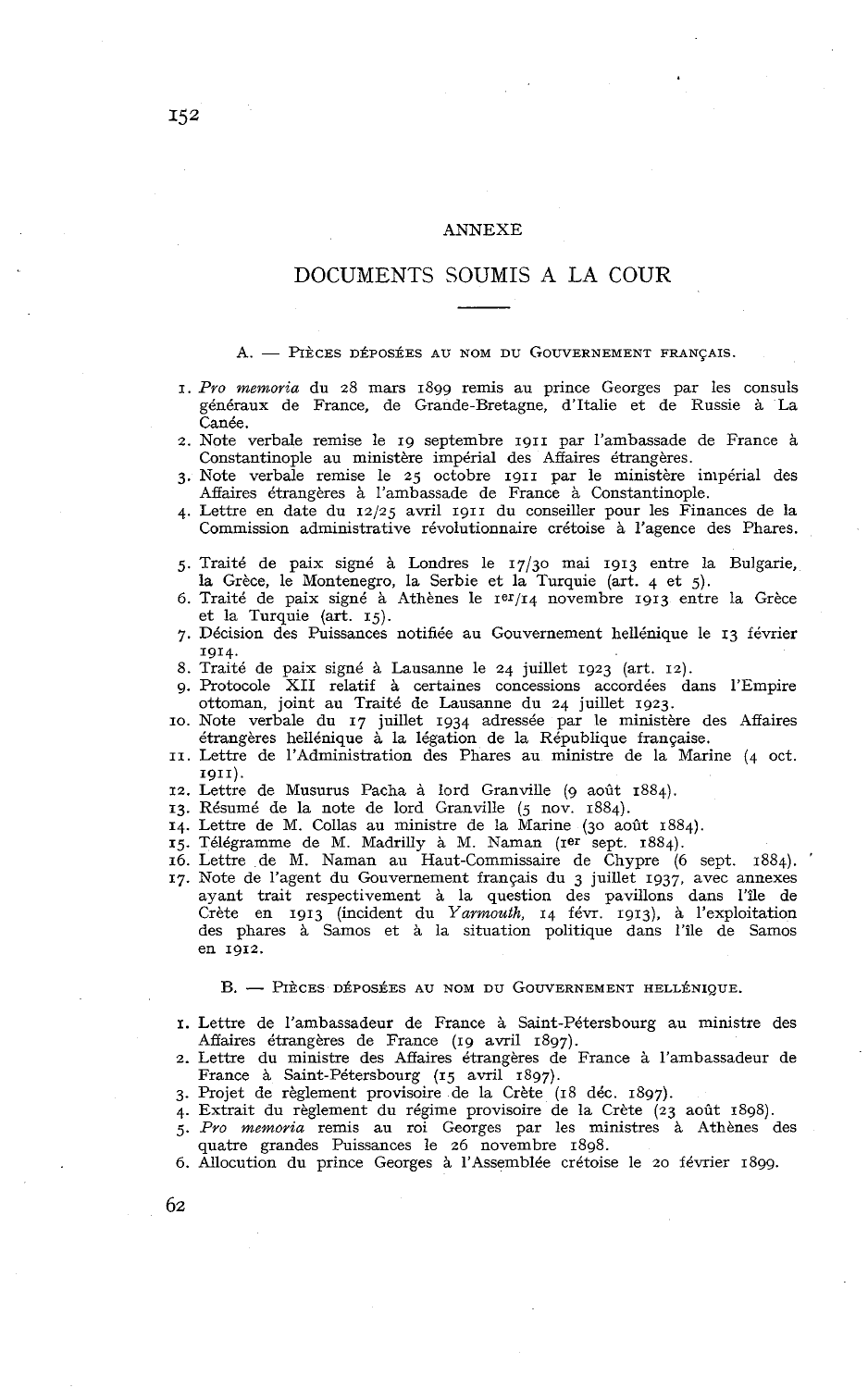### ANNEX.

# DOCUMENTS SUBMITTED TO THE COURT

A.-DOCUMENTS SUBMITTED ON BEHALF OF THE FRENCH GOVERNMENT.

- I. *Pro memoria* of March 28th. 1899, delivered to Prince George by the Consuls-General of France, Great Britain, Italy and Russia at Canea.
- *Note verbale* delivered on September 19th, 1911, by the French Embassy  $\overline{2}$ . at Constantinople to the Imperial Ministry for Foreign Affairs.
- *Note verbale* delivered on October 25th, 1911, by the Imperial Ministry  $3.$ for Foreign Affairs to the French Embassy at Constantinople.
- Letter dated April 12th/25th, 1911, from the Financial Adviser of the Cretan Revolutionary Administrative Commission to the Agency of Lighthouses.
- Treaty of Peace signed at London on May 17th/goth, 1913, between Bulgaria, Greece, Montenegro, Serbia and Turkey (Arts. 4 and 5).
- Treaty of Peace signed at Athens on November 1st/14th, 1913, between Greece and Turkey (Art. 15).
- Decision of the Powers notified to the Greek Government on February 13th. 1914.
- 8. Treaty of Peace signed at Lausanne on July 24th. 1923 (Art. 12).
- Protocol XII relating to certain concessions granted in the Ottoman  $\alpha$ . Empire, attached to the Treaty of Lausanne of July 24th, 1923.
- IO. *Note verbale* of July 17th, 1934, submitted by the Greek Ministry for Foreign Affairs to the Legation of the French Republic.
- II. Letter from the Lighthouse Administration to the Minister of Marine (Oct.  $4th$ , 1911).
- Letter from Musurus Pasha to Lord Granville (Aug. gth, 1884). I2.
- Summary of Lord Granville's note (Nov. 5th, 1884). 13.
- Letter from M. Collas to the Minister of Marine (Aug. 3oth, 1884). 14.
- Telegram from M. Madrilly to M. Naman (Sept. 1st, 1884). I5.
- 16. Letter from M. Naman to the High Commissioner of Cyprus (Sept. 6th, 1884).
- Note by the French Government's Agent, dated July 3rd, 1937, with  $17.$ annexes relating, respectively, to the question of the flags in the island of Crete in 1913 (the *Yarmouth* incident, Feb. 14th, 1913), to the operation of the lighthouses in Samos and to the political situation in the island of Samos in 1912.

B.-DOCUMENTS SUBMITTED ON BEHALF OF THE GREEK GOVERNMENT.

- I. Letter from the French Ambassador at St. Petersburg to the French Minister for Foreign Affairs (April 19th, 1897).
- 2. Letter from the French Minister for Foreign Affairs to the French Ambassador at St. Petersburg (April 15th, 1897).
- **3.** Draft provisional settlement for Crete (Dec. 18th, 1897).
- 4. Extract from the provisional régime for Crete (Aug. 23rd, 1898).
- 5. *Pro memoria* delivered to King George by the Ministers of the four Great Powers at Athens on November 26th, 1898.
- *6.* Speech delivered by Prince George to the Cretan Assembly on February zoth, 1899.

152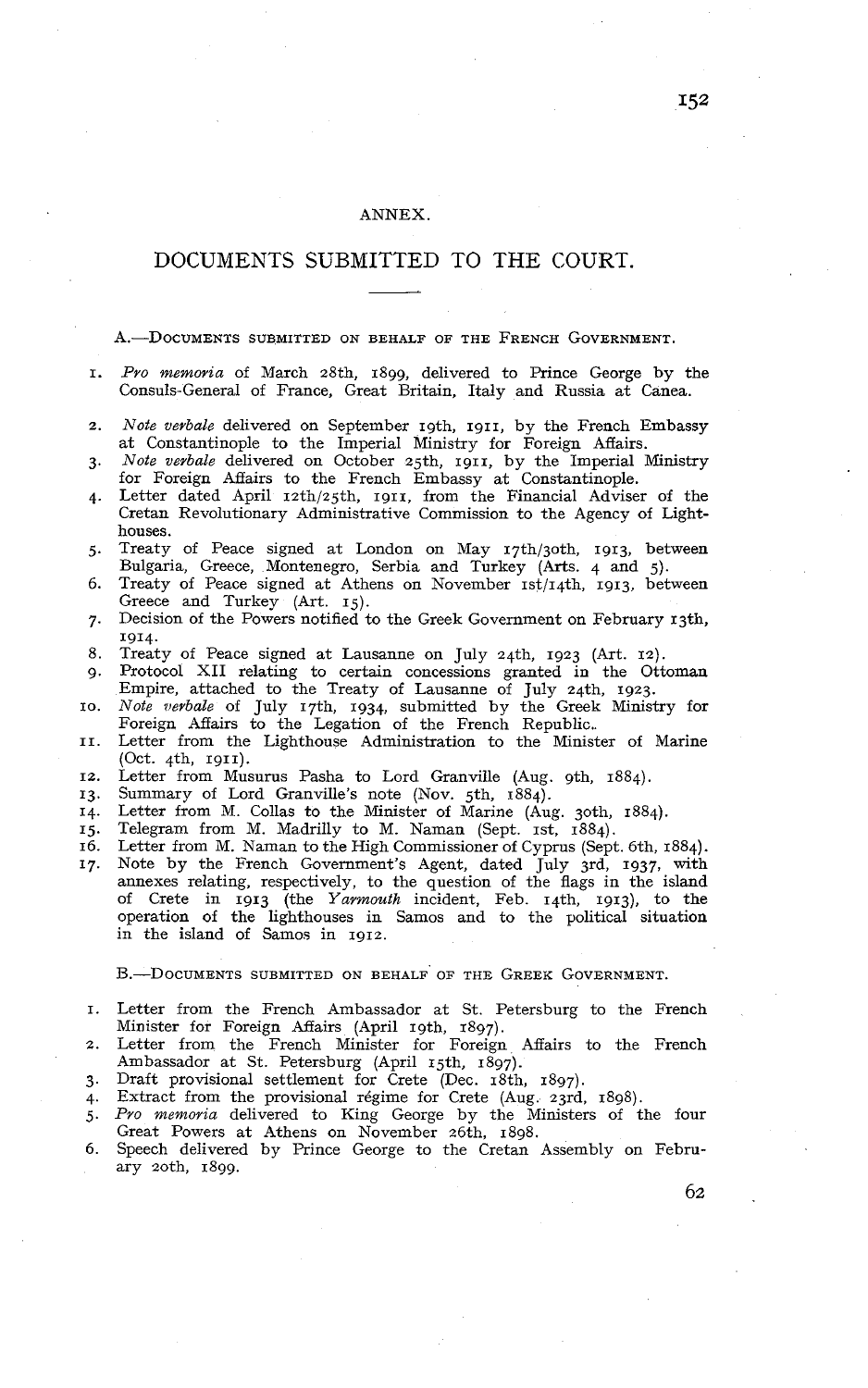- **7.** Communication à la Sublime-Porte de la nomination du prince Georges par les ambassadeurs à Constantinople des quatre grandes Puissances (30 nov. 1898).
- 8. Remarques des représentants des quatre grandes Puissances & Rome sur le projet de Constitution crétoise (mars et avril 1899).
- 9. Constitution de l'île de Crète du 29 avril 1899.
- IO. Pro memoria remis au roi des Hellènes par les ministres à Athènes des quatre grandes Puissances le 1er/14 août 1906. II. Constitution de l'île de Crète du 8 février 1907.
- 
- 12. Extrait du Traité de Londres du 17 mai 1913 (non ratifié).
- 13. Extrait du Traité d'Athènes du 1er/14 novembre 1913.
- 14. Extrait du Traité de Bucarest du 28 juillet/10 août 1913.
- 15. Lettre de l'ambassadeur de France à Berlin au ministre des Affaires étrangères de France (19 mars 1898).
- 16. Lettre du ministre des Affaires étrangères de France (27 mars 1898).
- 17. Procès-verbal des représentants des quatre grandes Puissances à Rome sur l'autonomie douanière de la Crète (1er juillet 1899).
- 18. Traités du 4 juin 1878 et du 1er juillet 1878 sur l'île de Chypre.
- 19. Lettre de l'Office du secrétariat colonial de Chypre au consul de Grèce à Larnaca (7 sept. 1935; en anglais, avec trad. française).
- 20. Lettre du même Office (14 oct. 1935; en anglais, avec trad. française).
- 21. Hatt du 22 décembre 1832 pour l'île de Samos.
- 22. Hatt du 16 septembre 1852 pour la même île.
- 23. Proclamation de l'union de la Crète avec la Grèce (24 sept. 1908).
- 24. Décision de la Chambre crétoise (30 sept. 1908).
- 25. Déclaration des Puissances protectrices (1er/14 sept. 1911).
- 
- 26. Décret de l'Assemblée révolutionnaire des Crétois (2 mars 1912). Gouvernement hellénique au Gouvernement crétois  $(Ier oct. 1912).$
- 28. Nomination de M. Dragoumis comme gouverneur général de l'île de Crète (11 OC^. 1912).
- 29. Préliminaires de paix proposés aux Alliés balkaniques (20 mars 1913).

30. Préliminaires de paix proposés au Gouvernement ottoman (31 mars 1913).

31. Acceptation par la Turquie des préliminaires de paix (rer avril 1913).

32. Rapport du conseiller des Finances de Crète (7 janv. 1905).

- 33. Idem (23 janv. 1906).
- 34. Adresse des Puissances protectrices au peuple crétois (10/23 juillet 1906).
- 35. Déclaration des Puissances protectrices au sujet des droits de phares (IO mai 1912).
- 36. Note de l'agent-adjoint du Gouvernement hellénique, du **3** juillet 1937, ayant trait à la situation politique dans l'île de Samos en 1912.